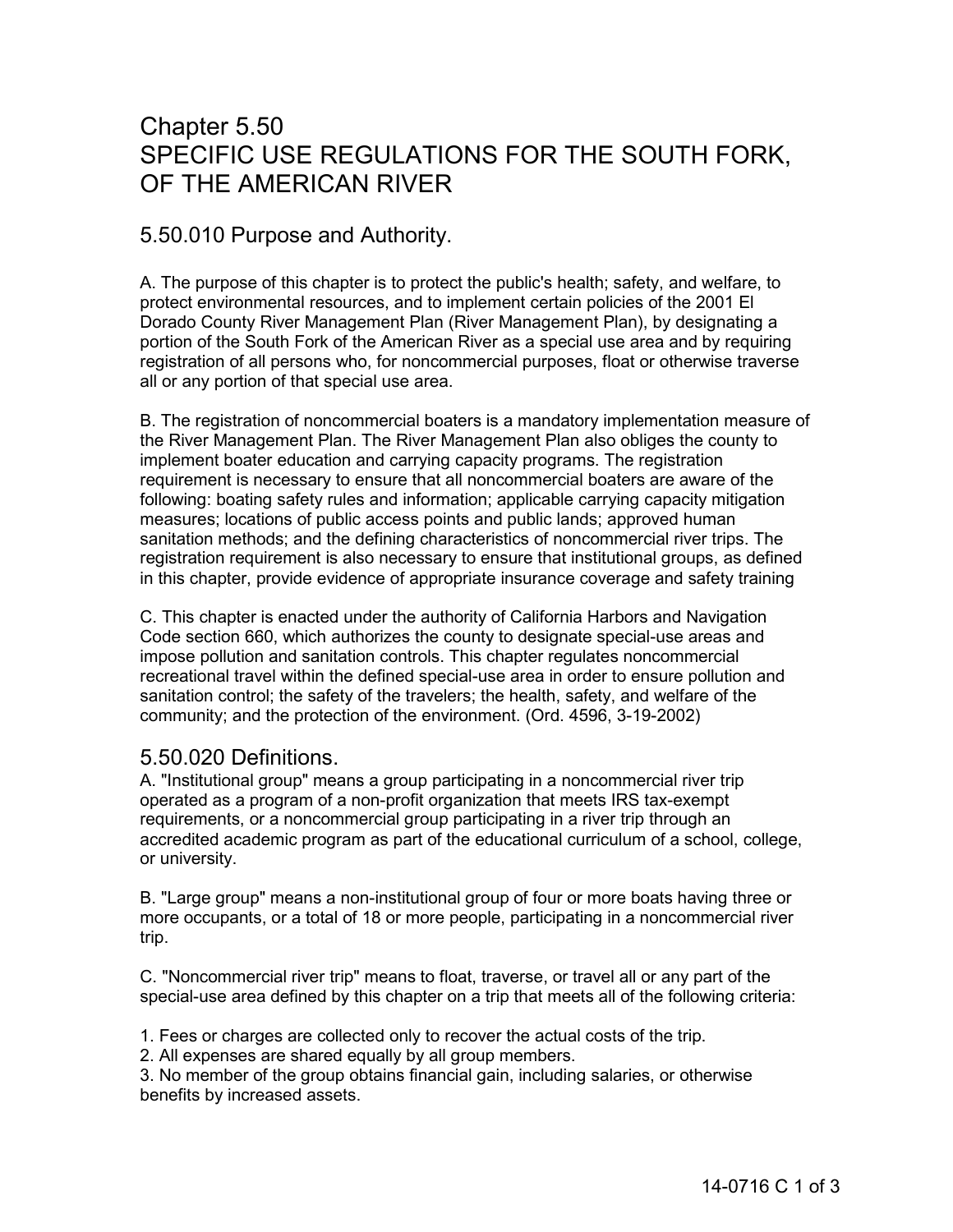4. No paid employees such as guides, lead guides, or drivers are compensated by salary, wages, or equipment, with the exception that educational leaders for accredited educational programs may be paid or compensated by their educational employer.

5. Donations or fees that exceed the actual costs of the trip are not solicited as a condition or participation, nor during or immediately after (on the day of) the trip. (Ord. 4596, 3-19-2002)

#### 5.50.030 Special-Use Area.

The portion of the South Fork of the American River between Chili Bar Dam and the confluence of the Folsom Lake State Recreation Area is hereby designated as a specialuse area pursuant to California Harbors and Navigation Code section 660. (Ord. 4596, 3-19-2002)

# 5.50.040 Registration Required for Noncommercial River Trips.

At least one person in or on each boat raft kayak, vessel, or any other type of craft who participates in a noncommercial river trip must register with the county each calendar year. Registration shall be accomplished by signing and dating a tag provided by the county. By signing the tag, the person certifies that he or she has read the information and rules on the tag and that failure to abide by those rules is a violation of this chapter. This tag must be displayed in a visible location throughout the noncommercial river trip, and must be surrendered to any peace officer upon demand. (Ord. 4596, 3-19-2002)

#### 5.50.050 Registration Required for Large Groups.

In addition to the requirements of section 5.50.040 and prior to every noncommercial river trip, each large group must complete and return a pre-trip large group registration form provided by the county. (Ord. 4596, 3-19-2002)

#### 5.50.060 Registration Required for Institutional Groups.

In addition to the requirements of section 5.50.040 and prior to its first noncommercial river trip in any season, each institutional group must:

A. Complete and return a pre-season annual registration form provided by the county.

B. Provide proof of liability insurance meeting current county standards.

C. Provide proof of guide certification on guiding, safety, and rescue training, first aid, and knowledge of County regulations.

D. Have previously provided post-season annual reporting of the prior year's river use, by date. (Ord. 4596, 3-19-2002)

#### 5.50.070 Litter and Human Waste.

A. Each boat, vessel, raft, kayak or other craft must carry a container of durable construction that can be used for trash and litter disposal while engaged in a noncommercial river trip. All litter and waste must be removed by the user in accordance with sections 5.48.130, Littering and Trespass, 9.46.280, Littering, and 9.46.290, Waste Disposal, of the El Dorado County Ordinance Code.

B. Each person or group of persons who uses any public or private lands adjacent to the South Fork of the American River within the special-use area must have access to or